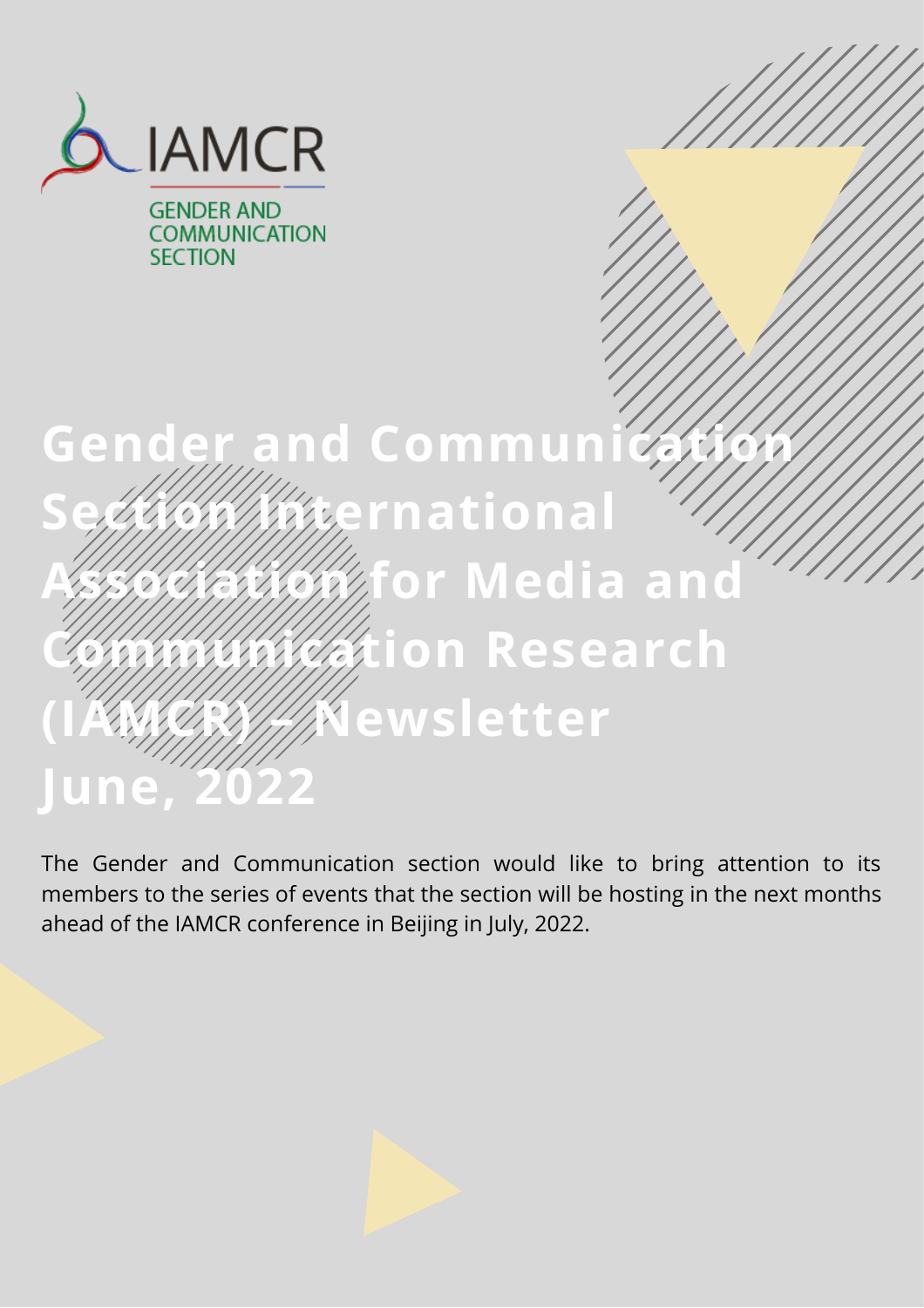# **June 2022**



# **A) Who is FemTech for? Intersectional Interventions in Women's Digital Health**

Edited by Dr. Lindsay Balfour

This edited collection draws from cultural studies and feminist science and technology studies to offer a timely and exiting intervention into the growing field of women's digital health. It explores the intersection of gender and embodied computing, with particular attention to access barriers and the forms of biometric surveillance that operate in wearables, ingestibles, and embeddables marketed to women (the industry generally known as "FemTech" occupies a small share of the overall digital health market.

Chapter submissions are invited from a range of disciplinary backgrounds including healthcare, digital media, the medical humanities, culturalstudies, science and technology studies, gender studies, disability studies, as well as regional studies focused on the underserved areas of women's digital health. We take FemTech to include digital and/or technological interventions marketed to women in the broadest sense including both software and hardware.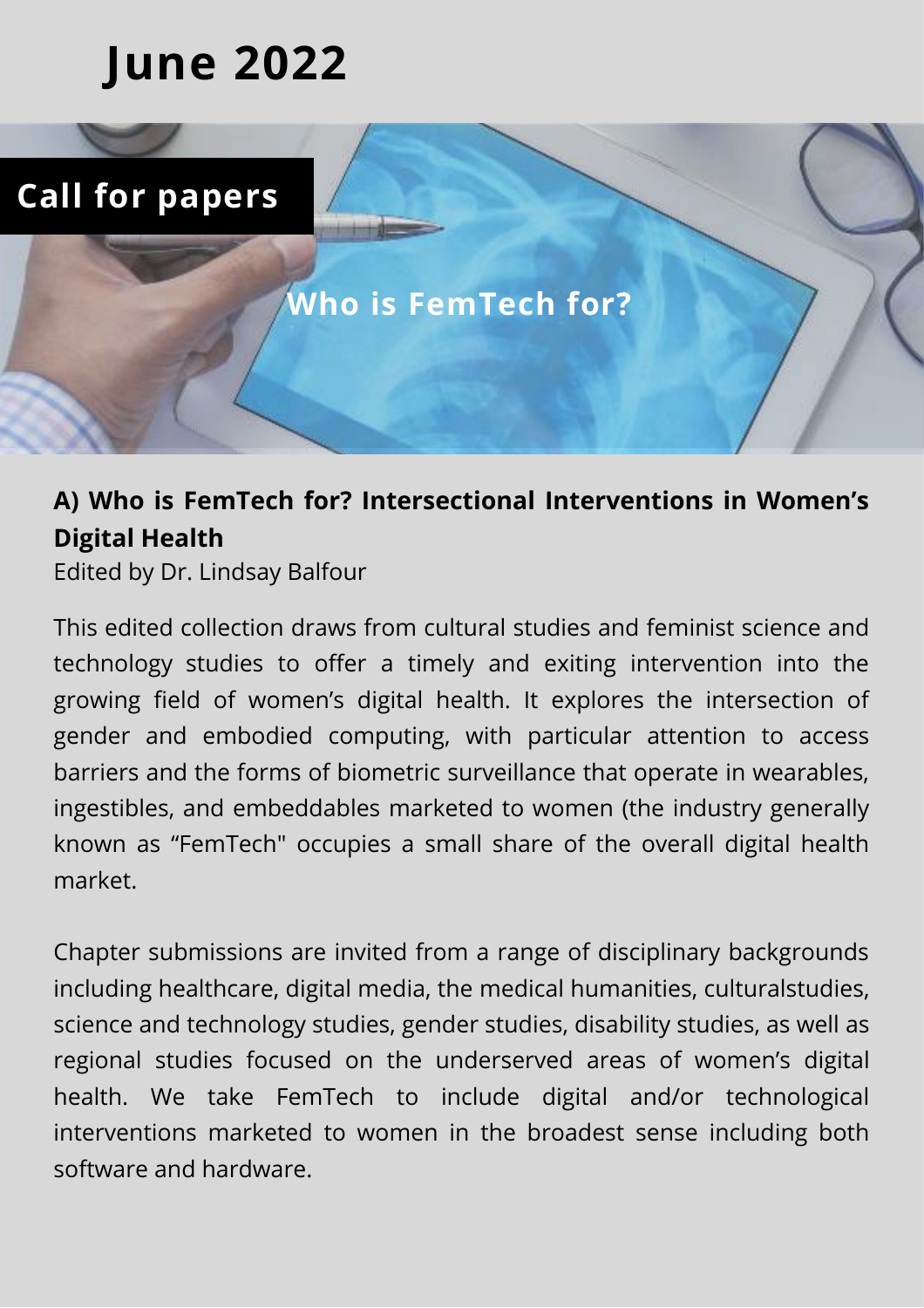Possible topics might include:

- Biometric surveillance
- Consumer culture and FemTech as commodity
- Anti-violence or anti-assault tech
- Self-monitoring
- Equality, diversity and inclusion (EDI) in women's digital health
- Sexual health
- Mental health
- Taboos and stigmas
- Historical analyses of women's health and emergent technologies
- Alternative digital health models
- Research, innovation, and investment in FemTech

- Regional or comparative analyses, particularly in Global South, ASEAN, MENA, South American or Indigenous contexts

Prospective authors are asked to submit a 500 word abstract and 150 word bio to Lindsay.Balfour@coventry.ac.uk by June 1, 2022.

This collection is being developed with strong interest already expressed by Palgrave McmIllan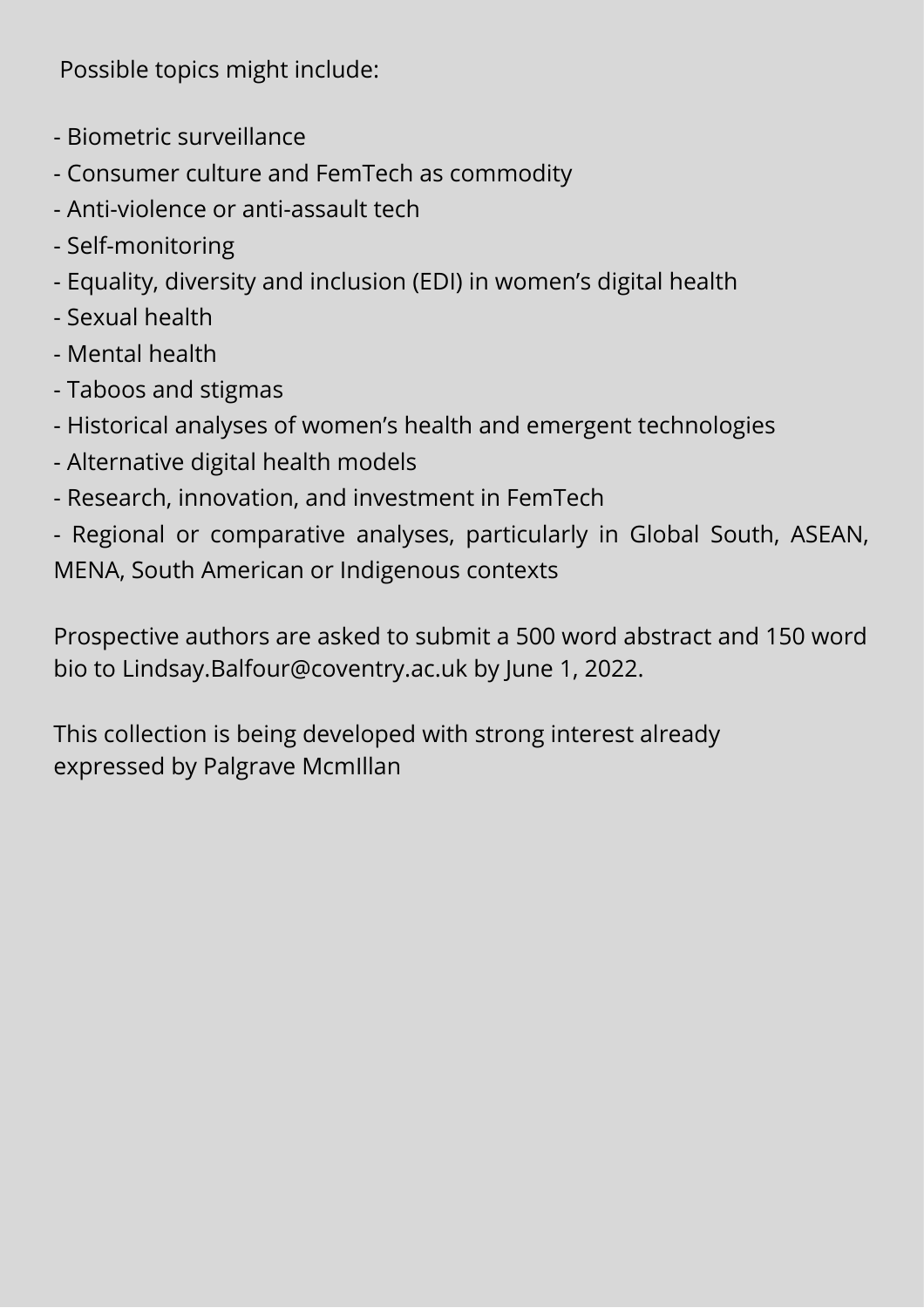

# **B) CFP - ECREA Pre Conference 'Doing gender' across mobile apps**

This pre-conference welcomes theoretical and empirical abstracts thatuse qualitative, quantitative or mixed methodologies and focus on **these topics:**

- How do the uses of m-apps dialogue with social and political contexts?
- How does gender identity performances vary across different m-apps?;
- To what extent do uses intertwine with the affordances of these apps?;
- How do gender identities are negotiated and imagined in user experiences of mobile apps?;
- To what extent mediated interfaces reproduce or challenge normative
- imaginaries of gender?

Abstracts focusing on other **topics within gender, sexuality and app studies are also welcome.**

The organisation of the pre-conference will publish a book with the articles that may be submitted.

Abstracts (300 max.) should be send to mygender@fl.uc.pt; **until 1st of July 2022.** Notice of acceptance will be given by the 15th of July.

**Date:** 18 October 2022 – Full day **Location:** online

**Organisation: University of Coimbra**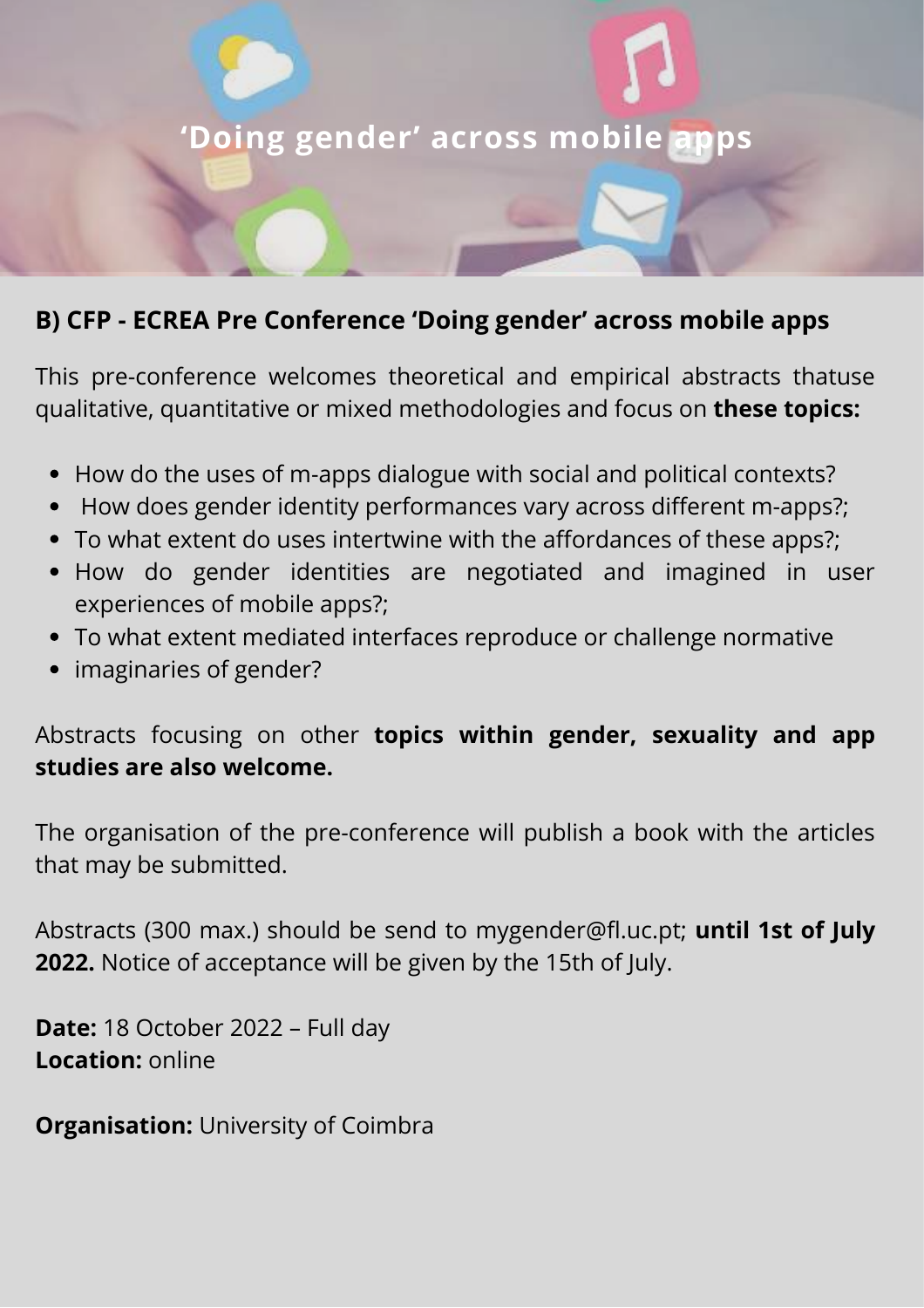# **African Women in Media 2022**

# **C) CFP - African Women in Media 2022 (#AWiM22)**

Hybrid Conference

- **Theme:** United in Action
- **Location:** Casablanca, Morocco
- **Date:** 8-9 December 2022

African Women in Media (AWiM) is pleased to bring you our sixth annual conference, which aims to bring together academia, media practitioners, civil society organisations and policymakers.

With the theme United in Action, African Women in Media 2022 (#AWiM22) will hold in Casablanca, Morocco, on 8-9 December 2022 as a hybrid conference. We invite proposals from academia, media practitioners, civil society, organisations and policy actors critically engaging with three sub-themes that make up AWiM22.

These are:

- Gender Equality in and through Media
- Collective Action and Representation
- Media Business and Global Challenges

**Guidelines for Submissions:** Abstracts should be 150-300 words in English, French or Arabic. It should detail the focus of your proposed paper, panel, workshop or roundtable. Please include a 50-word bio, detail your affiliations, and email addresses for all authors. All submissions should be made via this online form [<https://forms.office.com/r/yP1K2RPXPG>](https://forms.office.com/r/yP1K2RPXPG) by noon WAT on 25 May 2022.

Registration for AWiM22 will open on 26 June 2022.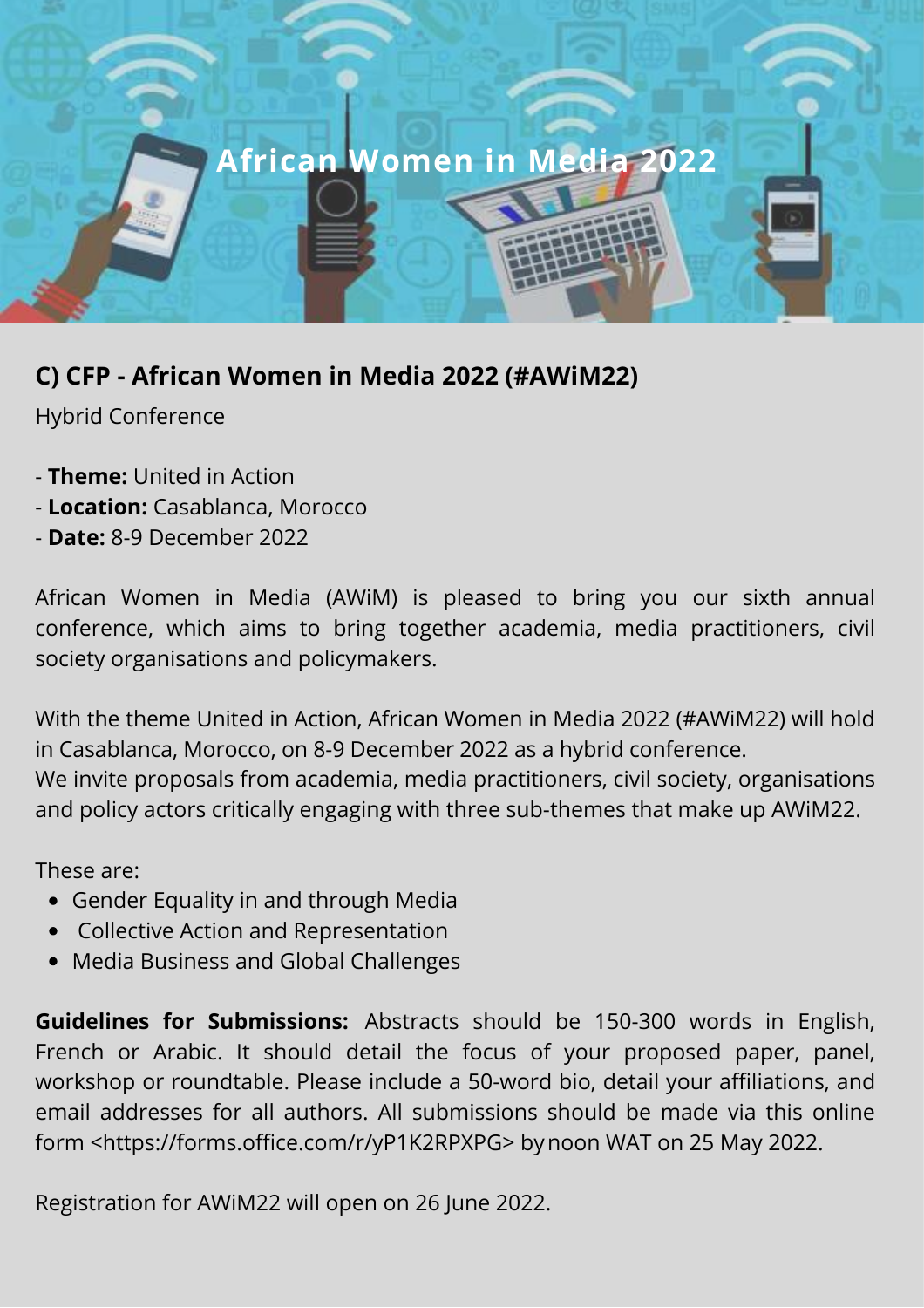# **Representing Mothers and Motherhood on Screen**

#### **D) Call for Chapters - Edited Volume / Representing Mothers and Motherhood on Screen**

Edited by Susan Liddy and Deirdre Flynn

This international collection will explore on-screen representations of mothers and motherhood.

They invite, where possible, to submit chapters that engage with issues of intersectionality and mothering including gender, race, ethnicity, disability, class, sexuality and age.

**Abstract submission deadline:** Please submit a detailed abstract of 400 words and a short bio (150 words) **by June 25, 2022.**

Please sent to both editors - [Susan.liddy@mic.ul.ie](mailto:Susan.liddy@mic.ul.ie) <mailto:[Susan.liddy@mic.ul.ie](mailto:Susan.liddy@mic.ul.ie)> and [Deirdre.Flynn@mic.ul.ie](mailto:Deirdre.Flynn@mic.ul.ie) <mailto[:Deirdre.Flynn@mic.ul.ie](mailto:Deirdre.Flynn@mic.ul.ie)>

#### **Notification of Abstract acceptance:** 26 July, 2022.

**Estimated timeframe for completed first draft:** The estimated timeframe for the completed first draft of 6,500 words is March 20, 2023.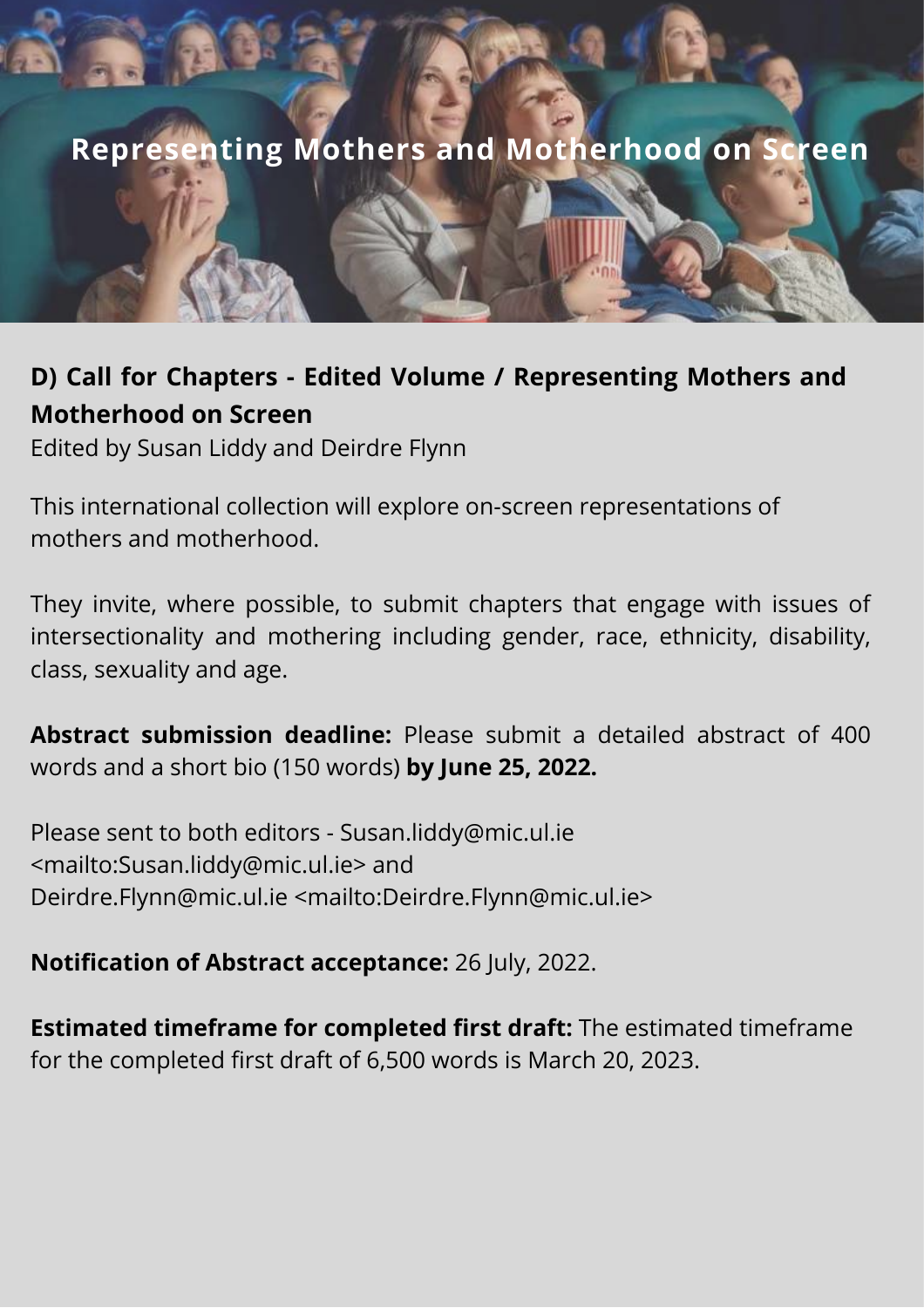

#### **A) GENDER AND COMMUNICATION SECTION - IAMCR 2022**

The Gender and Communication Section of the International Association for Media and Communication Research (IAMCR) invites the submission of proposals for papers and panels for IAMCR 2022, which will be held online from **11 to 15 July 2022.** The conference will also have a national hub at Tsinghua University in Beijing.

See the CfPs of all sections and working groups >

#### **Conference Themes**

IAMCR conferences have a main conference theme (with several subthemes) that is explored from multiple perspectives throughout the conference in plenaries, in the programmes of our sections and working groups, and in the Flow34 virtual cinema and podcasts stream. They also have many themes defined by our 33 thematic sections and working groups. Proposals submitted to sections and working groups may be centered on an aspect of the main conference theme as it relates to the central concerns of the section or working group, or they may address the additional themes identified by the section or working group in their individual calls for proposals.

The main theme for IAMCR 2022, **"Communication Research in the Era of Neo-Globalisation: Reorientations, Challenges and Changing Contexts,"** is concerned with possibilities for rethinking communication research agendas in the post-pandemic world, which has seen dramatic shifts in the way we interact and understand our physical, social, cultural, political and material environments.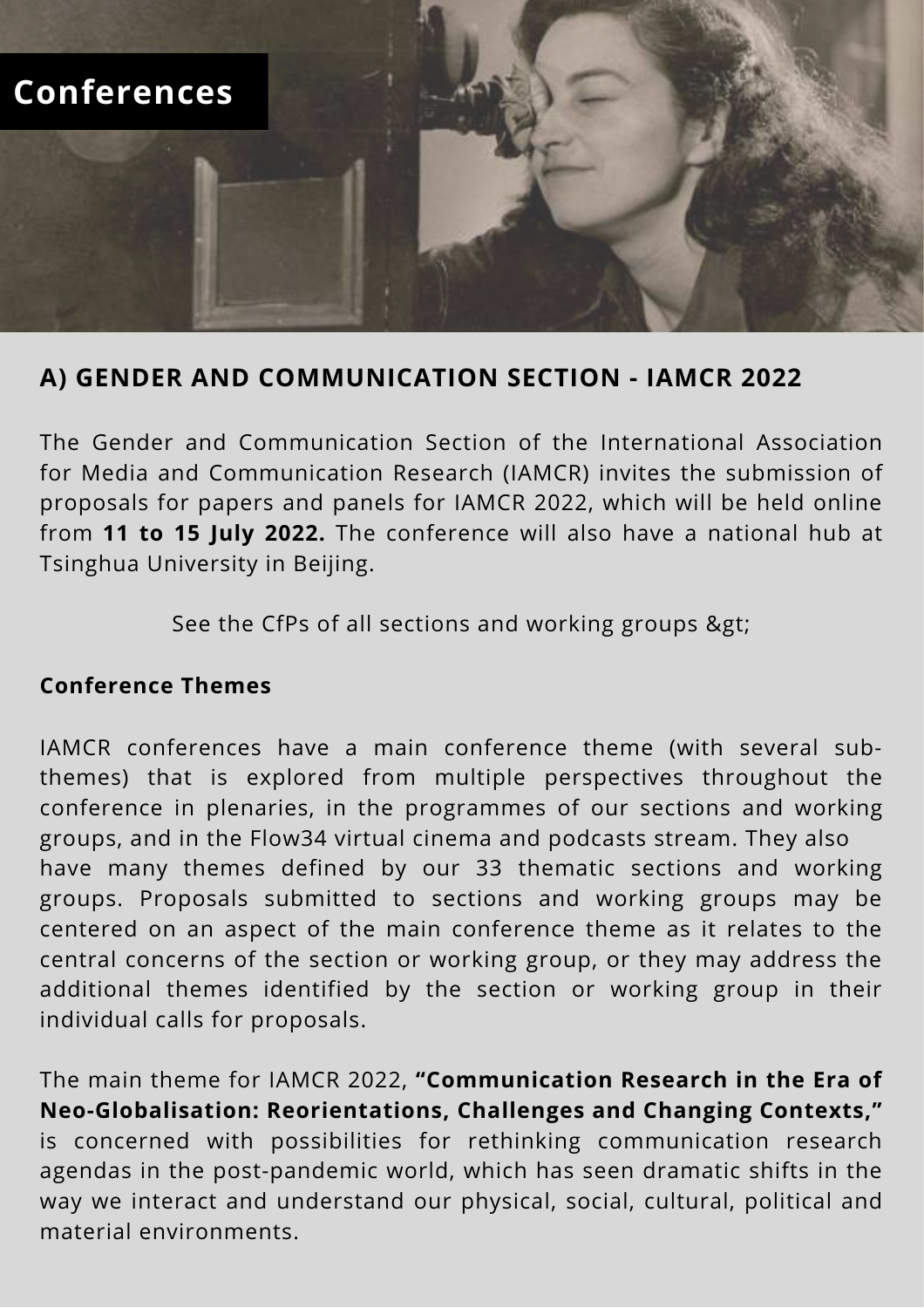Eight sub-themes of this central theme have been identified: Reorienting Media and Communication Research in the Era of Neo-Globalisation; Artificial Intelligence in Global Communication Contexts; Cultural Identities and Dis-Identities in the Era of Neo-Globalisation; Communication for Sustainability: Climate Change, Environment, and Health; Media Ethics and Principles in the Digital Age; Media, Communication, and the Construction of Global Public Health; Data/Digital Science and Intercultural Communication; Digital Platforms and Public Service: Science, Technology and Sustainability.

The Gender and Communication section seeks research that addresses theory and practice and explores the relationship between gender, media, and communication. In recent years, the sessions have included papers on representation, body image, queer theory, pop culture, social change, hook-up apps, inclusive spaces, power struggles, and relations, labor, identity, activism, health, HIV/AIDS, pandemic, violence, human rights, media production, reception, consumption, monitoring, elections, development, and culture. The papers examine diverse forms of media such as film, television, radio, print, social media, advertising, and the Internet.

In keeping with our philosophy of inclusivity, we welcome contributions without regard to empirical, theoretical, disciplinary, and/or philosophical perspectives. We welcome submissions on any topic involving gender, media, and communication. However, we give special consideration to papers and panel proposals that examine connections to the conference

theme: **Communication Research in the Era of Neo-Globalisation: Reorientations, Challenges, and Changing Contexts.**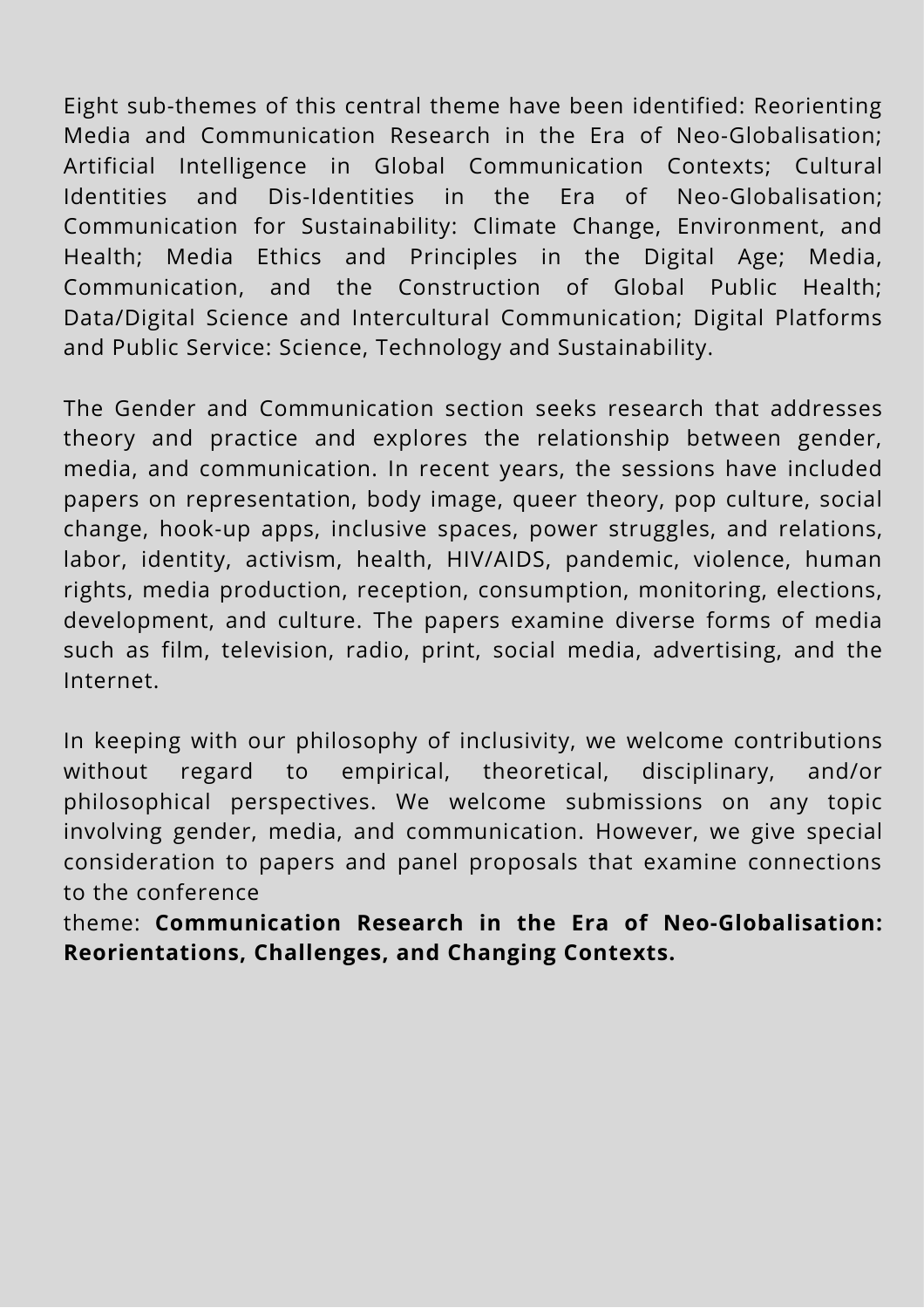We would like to encourage scholars to tackle the intersections of gender, identity, dignity, and sexuality with media and communication processes. Themes suggested, which seem more consonant with our current section, include (but are not limited to):

 Gender, voice, and visibility Gender, identity, and equality Gender expression and social participation Gender rights and the achievement of universal dignity Gender and sustainability Gender and social equity, economic prosperity, or health Gender and climate change Gender and the environment Gender in higher education and pedagogy Gender and social movements Gender and (eco)territorial conflicts Social media campaigns of women and non-binary people Femme resistance Queer and LGBTQIA+ resistance Gender and conflict Gender, misrepresentation, and authenticity Gendered health, history, or politics Gender and development Gender, consumption, and aspiration Sexuality and technology Marginalised sexualities: representation and resistance Gender, sexuality, and violence Technology and/as gender Representations of gender Gendered identities and experiences online Gender and inclusion Queer theory and culture Gendered experiences and futures

Only the registered conference participants may chair or moderate a session/panel discussion. For further information about the conference contact **beijing2022@iamcr.org.** For further information about the Gender and Communication Section, its themes, submissions, and panels please contact the GEN section co-chairs and vice-chairs.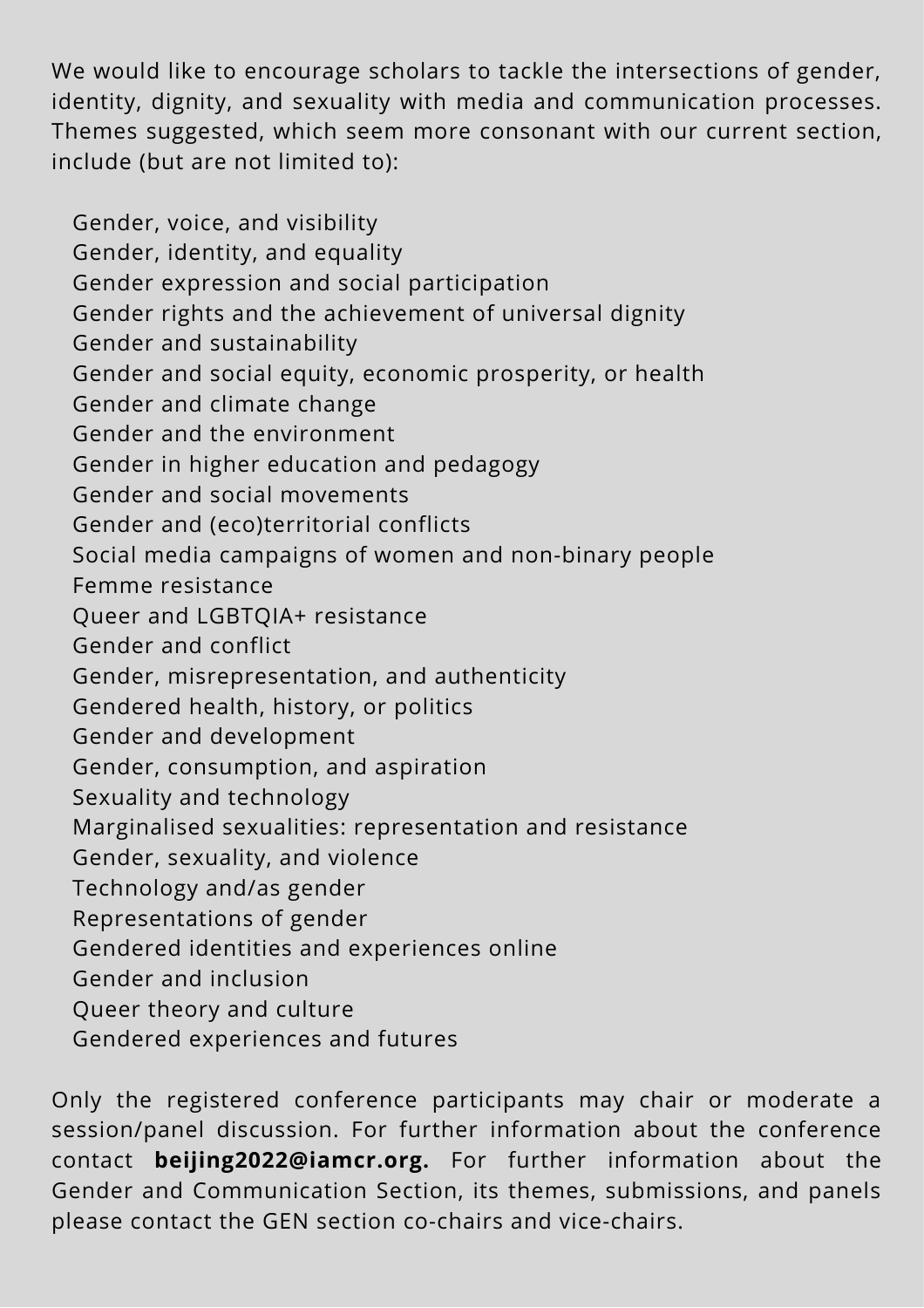

# **B) Mediating Gendered Identities: Articulations, Representations & Contestations**

MeCCSA Postgraduate Network 2022 (in-person) Conference. 21-22 July 2022, King's College London.

[https://www.meccsa.org.uk/uncategorized/meccsa-pgn-2022-kings](https://www.meccsa.org.uk/uncategorized/meccsa-pgn-2022-kings-college-london-conference-call-for-papers/)college-london-conference-call-for-papers/

**Keynote speaker:** Dr Ysabel Gerrard, Lecturer in Digital Media and Society, University of Sheffield.

#### **Rationale:**

The programme committee welcomes proposals from graduate students on a range of topics that address the mediation of gender in cultural practices, products, and settings.

We specifically pose the question: how can examinations of creative practices and cultural products enable a deeper understanding of a vast and evolving spectrum of gendered identity? We encourage submissions which challenge current discourse surrounding gender studies, or those which discuss the ways in which we as academics shape and pursue the intersection of such disciplines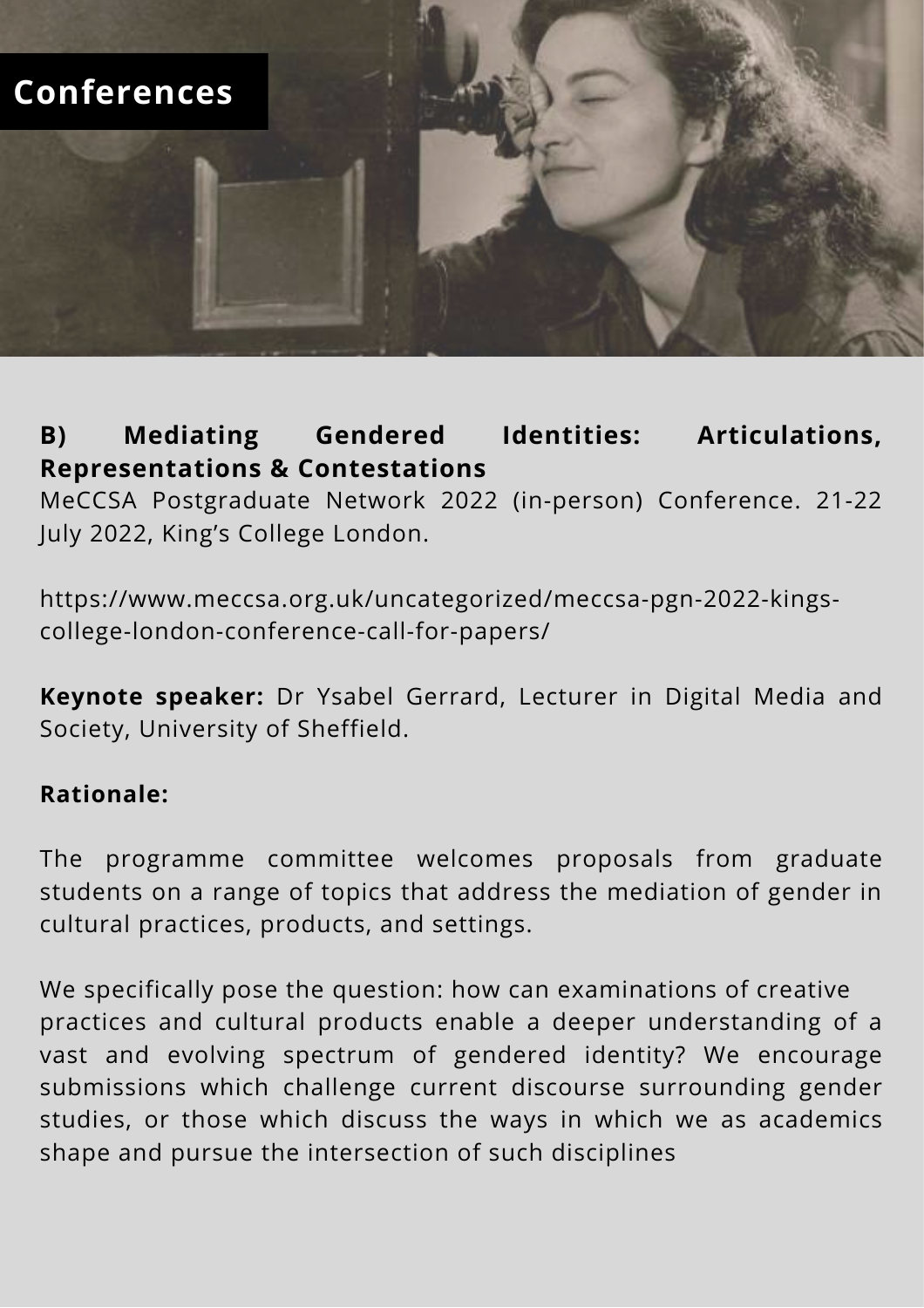# **C) International Conference on Women and Cinema**

In Spain, Portugal and Latin America - UC3M (Madrid)

Women and Cinema in Ibero-America: politics, histories, representations intersectionality.

- **Location:** University Carlos III of Madrid (UC3M) - Getafe Campus, Madrid, Spain

- **Date:** 21, 22 & 23 September, 2022

**Organised by:** Research Group "Television-cinema: memory, representation and industry" (Tecmerin) [*[www.tecmerin.es](http://www.tecmerin.es/)*] UC3M

University Institute of Spanish Cinema UC3M

*<http://eventos.uc3m.es/go/mujeresycineiberoamerica>*

#### **Confirmed Keynote Speakers:**

- Patricia Torres San Martín, Researcher and Professor of Universidad de Guadalajara (México)

- Margarita Ledo Andión, Filmmaker and Professor of Universidad de Santiago de Compostela (Spain)

**Parallel activities:** Focus on the Brazilian filmmaker Helena Solberg in

collaboration with Filmoteca Española (Spanish Cinematheque).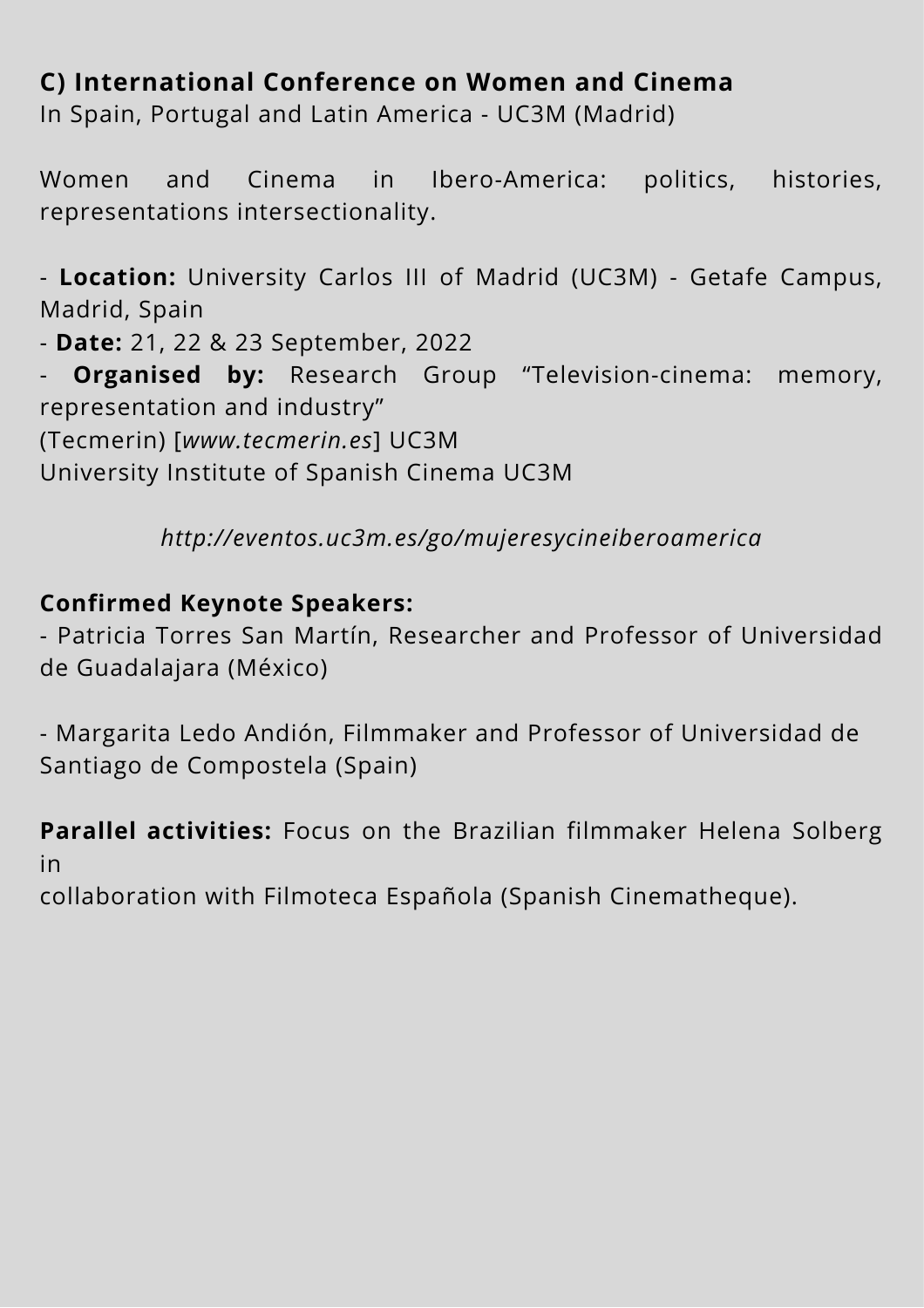**The Book on Women Alumni**

# **A) The Book on Women Alumni from Film and Television Institute of India (FTII),**

on the occasion of 60 years of its establishment.

The significance of this publication is that it includes all women who ever graduated in the last six decades. It details the work of 503 women who graduated from FTII between 1965-2016 through self-narratives and bionotes on contribution in the media and entertainment industry.

The book instigates thought to move beyond gender equity and towards creating gender balance.

The book is published by Publications Division India and is listed on :

*https://bharatkosh.gov.in/Product/ProductDetails/2/616/PD/BALANCING-THE%20WISDOM%20TREE%20- %20ANTHOLOGY%20OF%20FTIIS%20WOMEN%20ALUMNI*

It is also highlighted on FTII site on this link:

*https://www.ftii.ac.in/media/balancing-the-wisdom-tree-an-anthology-of-ftiis-women-alumni*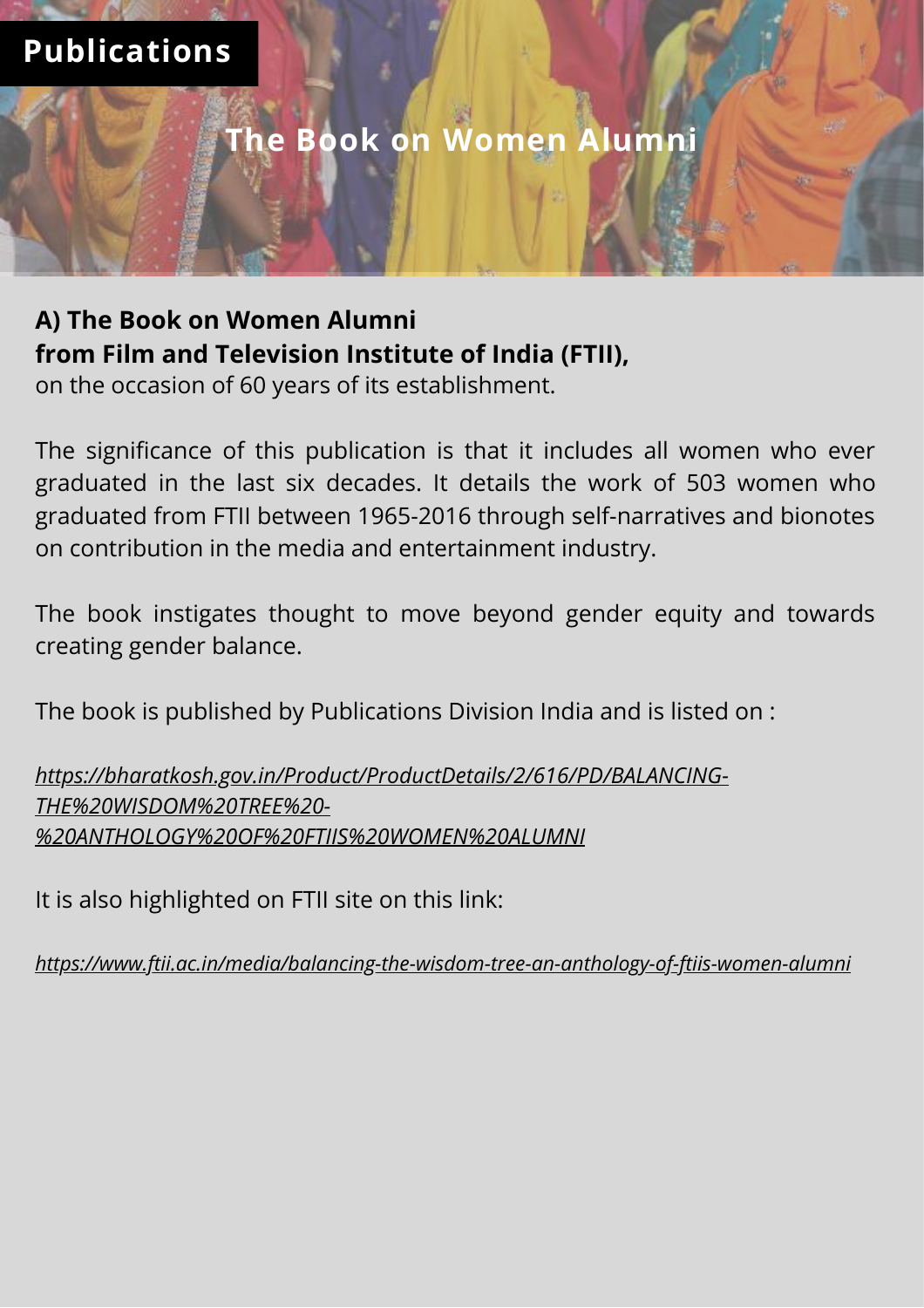**Gender in Hindi Print Media in Central India**

# **B) Gender in Hindi Print Media in Central India: Lived Experiences of Women Journalists in Cities of Madhya Pradesh (2012-17)**

by Ranu Tomar.

It captures gender hierarchies existing in Hindi print journalism and its workplace. It also discusses how women journalists negotiate with these hierarchies and power relations in the male-dominated profession of journalism.